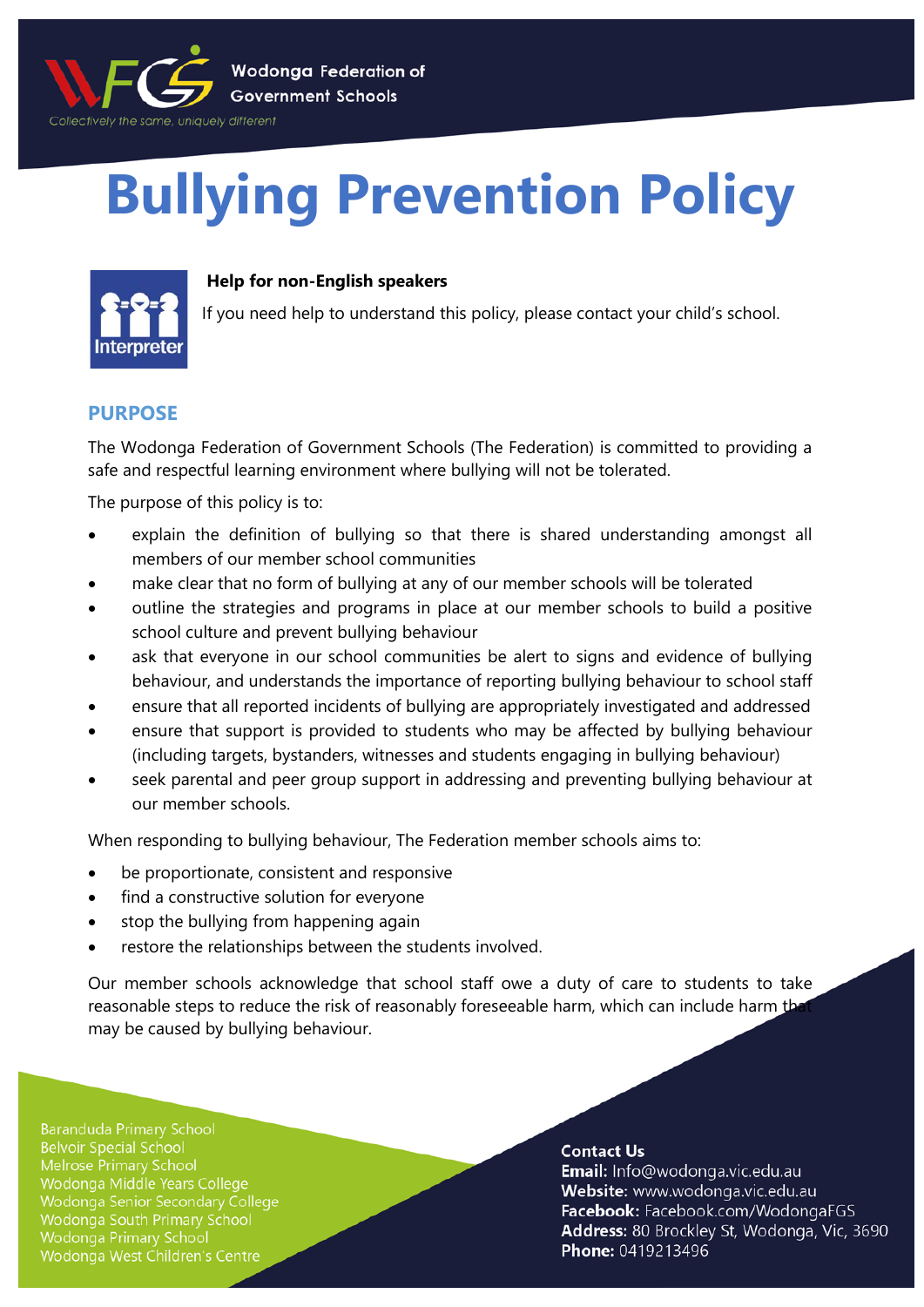

# **SCOPE**

This policy addresses how The Federation member schools aim to prevent, address and respond to student bullying behaviour. Our member schools recognise that there are many other types of inappropriate student behaviours that do not meet the definition of bullying which are also unacceptable at our schools. These other inappropriate behaviours will be managed in accordance with each school's Student Wellbeing and Engagement Policy and Inclusion and Diversity policy.

This policy applies to all school activities, including camps and excursions. It also applies to bullying behaviour between students that occurs outside of school hours, where the behaviour impacts on student wellbeing and safety at school.

# **POLICY**

# **Definitions**

# **Bullying**

In 2018 the Education Council of the Council of Australian Governments endorsed the following definition of bullying for use by all Australian schools:

*Bullying is an ongoing and deliberate misuse of power in relationships through repeated verbal, physical and/or social behaviour that intends to cause physical, social and/or psychological harm. It can involve an individual or a group misusing their power, or perceived power, over one or more persons who feel unable to stop it from happening.*

*Bullying can happen in person or online, via various digital platforms and devices and it can be obvious (overt) or hidden (covert). Bullying behaviour is repeated, or has the potential to be repeated, over time (for example, through sharing of digital records)*

*Bullying of any form or for any reason can have immediate, medium and long-term effects on those involved, including bystanders. Single incidents and conflict or fights between equals, whether in person or online, are not defined as bullying.*

Bullying has three main features:

- It involves a misuse of power in a relationship
- It is ongoing and repeated, and
- It involves behaviours that can cause harm.

**Baranduda Primary School Belvoir Special School** Wodonga Middle Years College Wodonga Senior Secondary College Wodonga South Primary School **Wodonga Primary School** Wodonga West Children's Centre

## **Contact Us**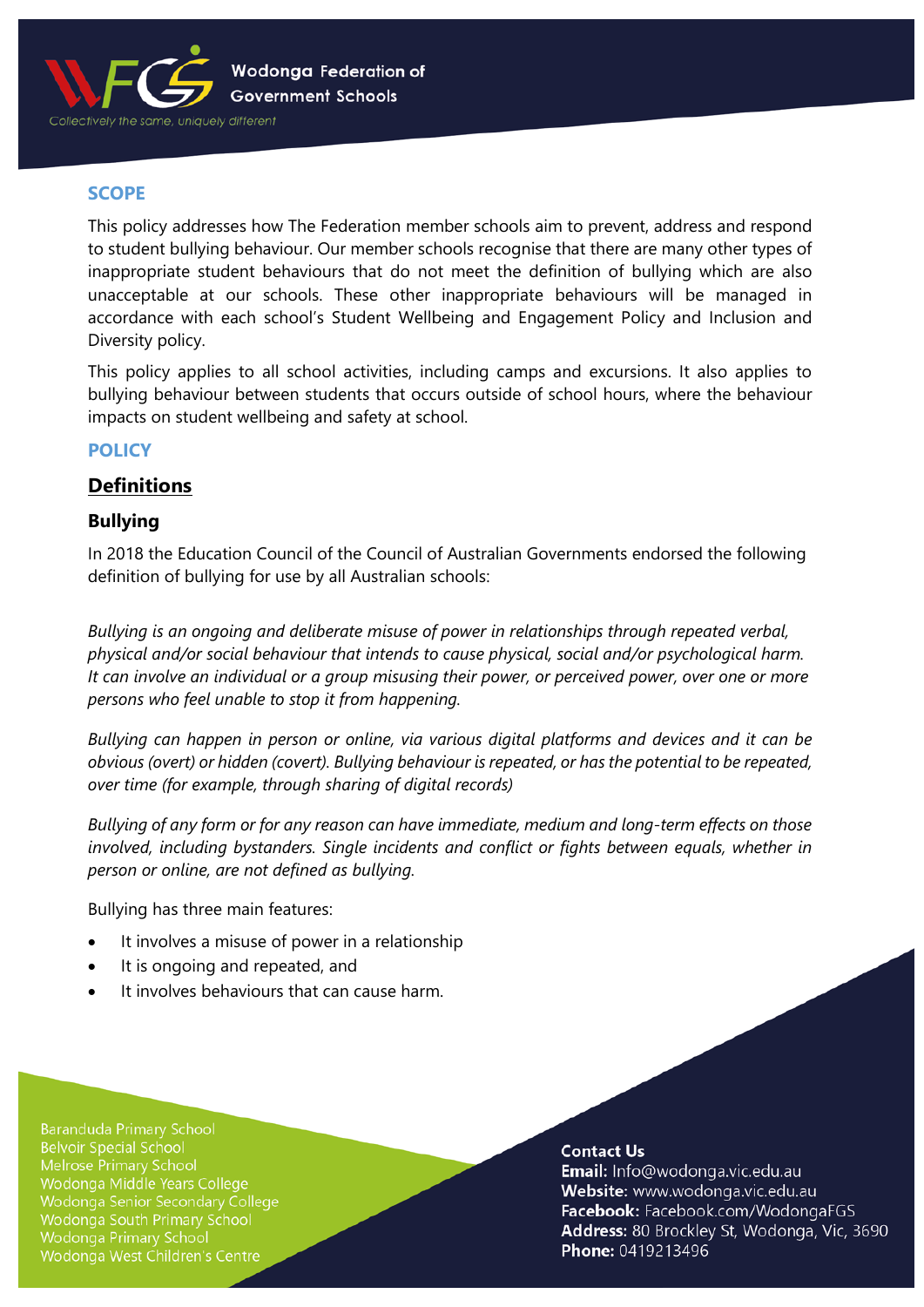

There are four main types of bullying behaviour:

- Physical examples include hitting, pushing, shoving or intimidating or otherwise physically hurting another person, damaging or stealing their belongings. It includes threats of violence
- Verbal/written examples include name-calling or insulting someone about an attribute, quality or personal characteristic
- Social (sometimes called relational or emotional bullying) examples include deliberately excluding someone, spreading rumours, sharing information that will have a harmful effect on the other person and/or damaging a person's social reputation or social acceptance
- Cyberbullying any form of bullying behaviour that occurs online or via a mobile device. It can be verbal or written, and can include threats of violence as well as images, videos and/or audio.

Bullying can be a form of racism, sexism, homophobia, transphobia or other type of social prejudice when the behaviour is targeted at an individual or group because of a personal characteristic, such as race, religion, sex, sexual orientation, gender identity or disability.

For further information about bullying, refer to: [Bully Stoppers \(education.vic.gov.au\)](https://www.education.vic.gov.au/about/programs/bullystoppers/Pages/default.aspx) and the Department's **Bullying Prevention and Response policy on the Policy and Advisory Library.** 

# **Other distressing and inappropriate behaviours**

Many distressing and inappropriate behaviours may not constitute bullying even though they are unpleasant. Students who are involved in or who witness any distressing and inappropriate behaviours should report their concerns to school staff and they will follow their school's Student Wellbeing and Engagement Policy and/or this Bullying Prevention Policy where the behaviour constitutes bullying.

*Mutual conflict* involves an argument or disagreement between people with no imbalance of power. In incidents of mutual conflict, generally, both parties are upset and usually both want a resolution to the issue. Unresolved mutual conflict can develop into bullying if one of the parties targets the other repeatedly in retaliation.

*Social rejection or dislike* is not bullying unless it involves deliberate and repeated attempts to cause distress, exclude or create dislike by others.

*Single-episode acts* of nastiness or physical aggression are not the same as bullying. However, single episodes of nastiness or physical aggression are not acceptable behaviours at our member schools and may have serious consequences for students engaging in this behaviour. Our

**Baranduda Primary School Belvoir Special School** Wodonga Middle Years College Wodonga Senior Secondary College Wodonga South Primary School Wodonga Primary School Wodonga West Children's Centre

## **Contact Us**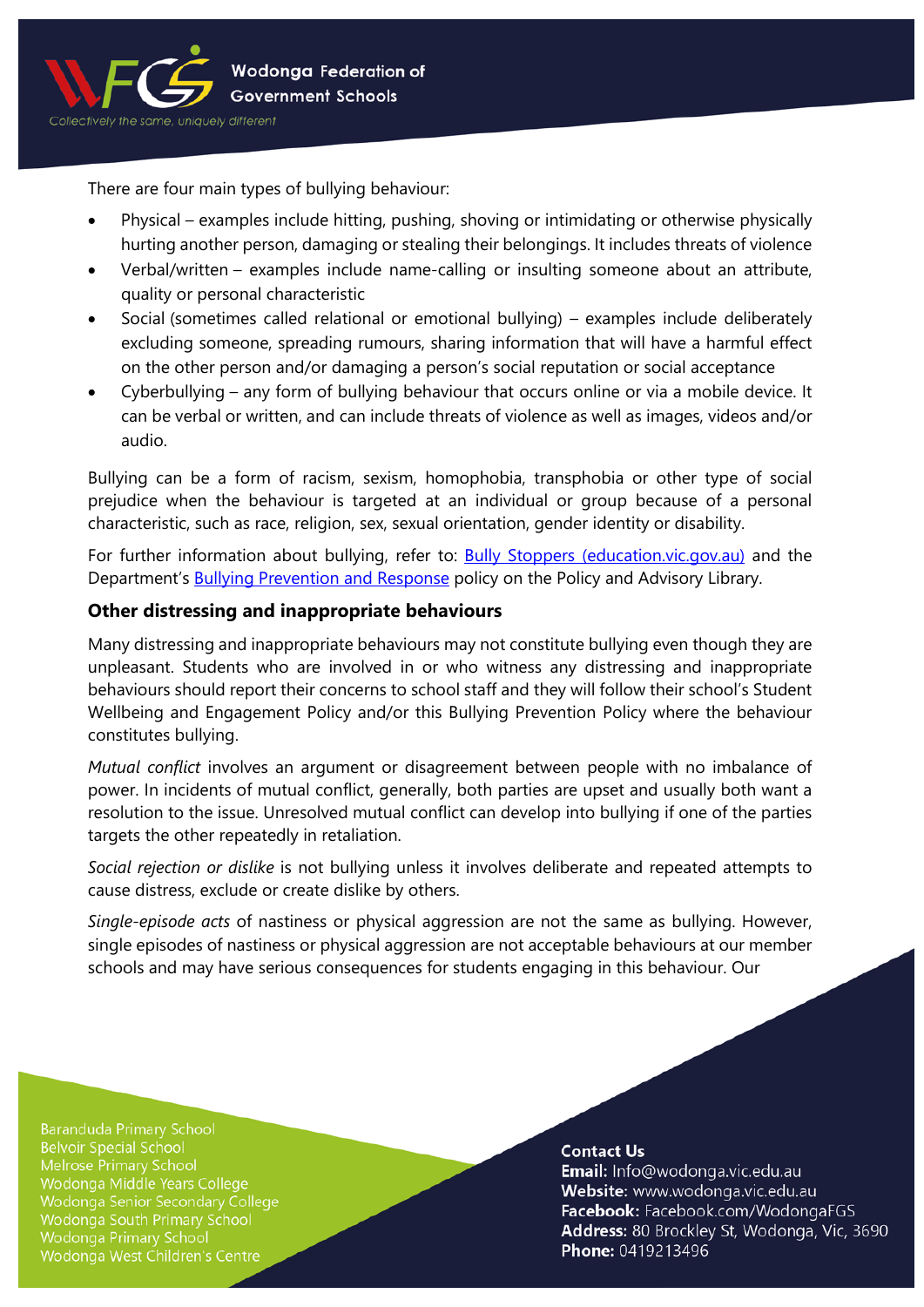

member schools will use their Student Wellbeing and Engagement Policy to guide a response to single episodes of nastiness or physical aggression.

*Harassment* is language or actions that are demeaning, offensive or intimidating to a person. It can take many forms, including sexual harassment and disability harassment.

*Discrimination* is behaviour that treats someone unfavourably because of a personal characteristic (for example, race, religious belief or activity, disability, sex or intersex status, gender identity or sexual orientation).

Discrimination, harassment, and any other inappropriate behaviour is not tolerated at our school and there may be serious consequences for students engaging in this behaviour. This includes any form of racism, religious or disability discrimination, sexism, homophobia, transphobia, or any other behaviour that targets an individual or group. Further information about discrimination and harassment, including definitions, is set out in our Inclusion and Diversity Policy.

# **Bullying Prevention**

Each Federation member school has a number of programs and strategies in place to build a positive and inclusive school culture and relationships to promote wellbeing. We strive to foster a school culture that prevents bullying behaviour by modelling, encouraging and teaching behaviour that demonstrates acceptance, kindness and respect.

Bullying prevention at our member schools is proactive and is supported by research that indicates that a whole school, multifaceted approach is the most effective way to prevent and address bullying. At our member schools:

- We identify and implement evidence-based programs and initiatives from the **Schools** [Mental Health Menu](https://www.education.vic.gov.au/school/teachers/health/mentalhealth/mental-health-menu/Pages/Menu.aspx?Redirect=1) that are relevant to preventing and addressing bullying and help us to build a positive and inclusive school climate
- strive to build strong partnerships between the school, families and the broader community that means all members work together to ensure the safety of students
- We participate in the Respectful Relationships initiative, which aims to embed a culture of respect and equality across our school
- We celebrate the diverse backgrounds of members of our school community and teach multicultural education, including Aboriginal History, to promote mutual respect and social cohesion
- We participate in the Safe Schools program to help us foster a safe environment that supportive and inclusive of LGBTIQ+ students

**Baranduda Primary School Belvoir Special School** Melrose Primary School Wodonga Middle Years College Wodonga Senior Secondary College Wodonga South Primary School Wodonga Primary School Wodonga West Children's Centre

#### **Contact Us**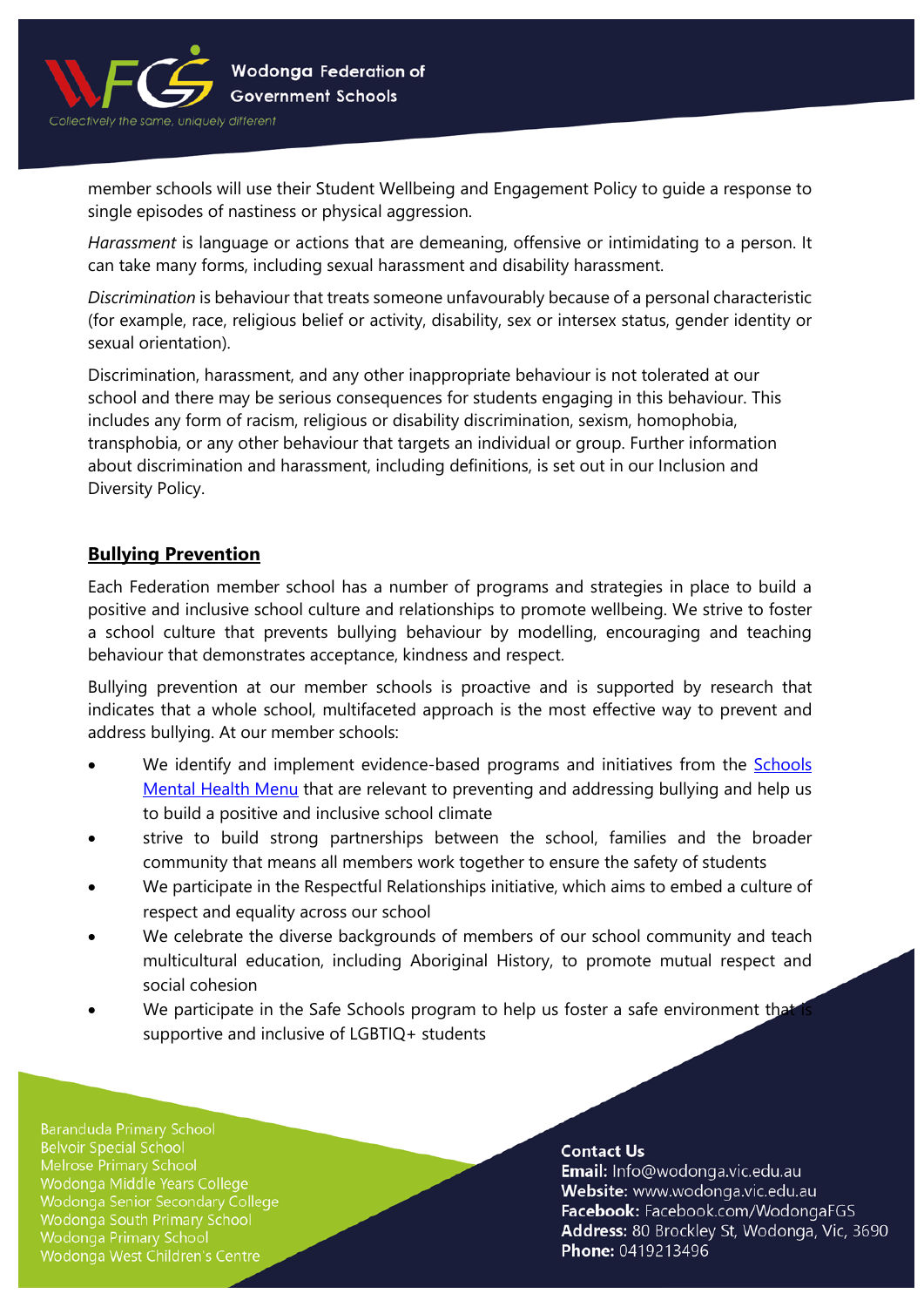

- Teachers are encouraged to incorporate classroom management strategies that discourage bullying and promote positive behaviour
- A range of year level incursions and programs are planned for each year to raise awareness about bullying and its impacts
- In the classroom, our social and emotional learning curriculum teaches students what constitutes bullying and how to respond to bullying behaviour assertively. This promotes resilience, assertiveness, conflict resolution and problem solving
- We promote upstander behaviour as a way of empowering our students to positively and safely take appropriate action when they see or hear of a peer being bullied
- We seek to empower students to be confident communicators and to resolve conflict in a non-aggressive and constructive way
- Students are encouraged to lookout for each other and to talk to teachers and older peers about any bullying they have experienced or witnessed
- We participate in the National Day of Action against Bullying and Violence.

For further information about our engagement and wellbeing initiatives, please see our Student Wellbeing and Engagement policy

# **Incident Response**

# **Reporting concerns to our member schools**

Bullying is not tolerated at our member schools. We ensure bullying behaviour is identified and addressed with appropriate and proportionate consequences. All bullying complaints will be taken seriously and responded to sensitively.

Students who may be experiencing bullying behaviour, or students who have witnessed bullying behaviour, are encouraged to report their concerns to school staff or another trusted adult as soon as possible.

Our ability to effectively reduce and eliminate bullying behaviour is greatly affected by students and/or parents and carers reporting concerning behaviour as soon as possible to their child's school, so that the responses implemented by our member school is timely and appropriate in the circumstances.

We encourage students to speak to their teacher, House Leader (applicable to WMYC & WSSC) or assistant principal. However, students are welcome to discuss their concerns with any trusted member of staff including [teachers, wellbeing staff, school social worker etc.].

Parents or carers who develop concerns that their child is involved in, or has witnessed bullying

**Baranduda Primary School Belvoir Special School** Wodonga Middle Years College Wodonga Senior Secondary College Wodonga South Primary School Wodonga Primary School Wodonga West Children's Centre

## **Contact Us**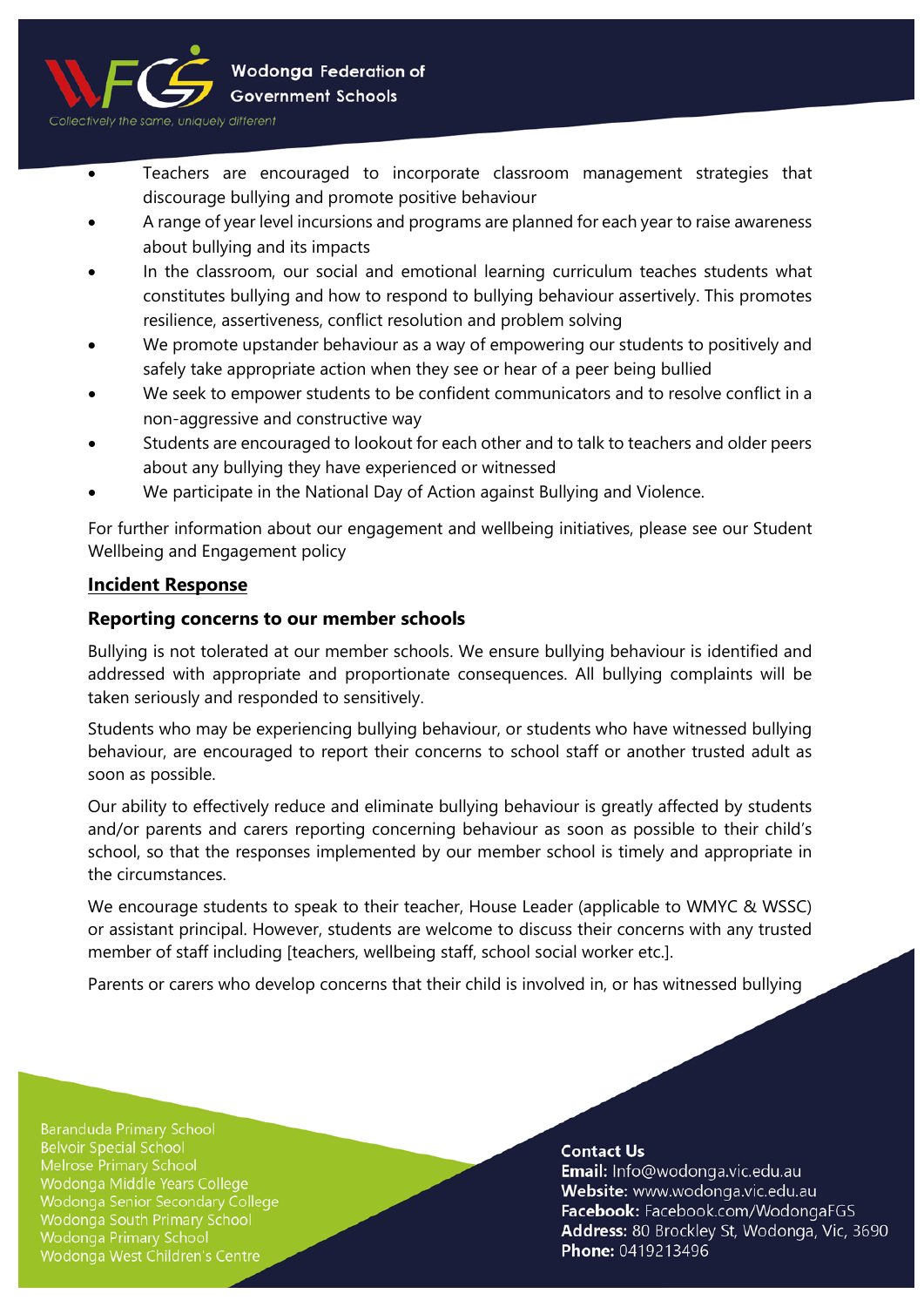

behaviour at one of our member schools should contact their member school reception and ask for the relevant staff member.

## **Investigations**

When notified of alleged bullying behaviour, school staff are required to:

- 1. record the details of the allegations on student file; and
- 2. inform relevant staff eg. House Leaders, Student Wellbeing Team, Assistant Principal, Principal.

The assigned role at the school is responsible for investigating allegations of bullying in a timely and sensitive manner. To appropriately investigate an allegation of bullying, the staff member may:

- speak to the those involved in the allegations, including the target/s, the students allegedly engaging in bullying behaviour/s and any witnesses to the incidents
- speak to the parent/carer(s) of the students involved
- speak to the teachers of the students involved
- take detailed notes of all discussions for future reference
- obtain written statements from all or any of the above.

All communications with the staff member in the course of investigating an allegation of bullying will be managed sensitively. Investigations will be completed as quickly as possible to allow for the behaviours to be addressed in a timely manner.

The objective of completing a thorough investigation into the circumstances of alleged bullying behaviour is to determine the nature of the conduct and the students involved. A thorough understanding of the alleged bullying will inform staff about how to most effectively implement an appropriate response to that behaviour.

Serious bullying, including serious cyberbullying, is a criminal offence and may be referred to Victoria Police. For more information, see: [Brodie's Law.](http://www.education.vic.gov.au/about/programs/bullystoppers/Pages/advicesheetbrodieslaw.aspx)

# **Responses to bullying behaviours**

When the assigned staff member has sufficient information to understand the circumstances of the alleged bullying and the students involved, a number of strategies may be implemented to address the behaviour and support affected students in consultation with Student Wellbeing Team, teachers, SSS, Assistant Principal, Principal, Department of Education and Training specialist staff etc.].

**Baranduda Primary School Belvoir Special School** Wodonga Middle Years College Wodonga Senior Secondary College Wodonga South Primary School Wodonga Primary School Wodonga West Children's Centre

## **Contact Us**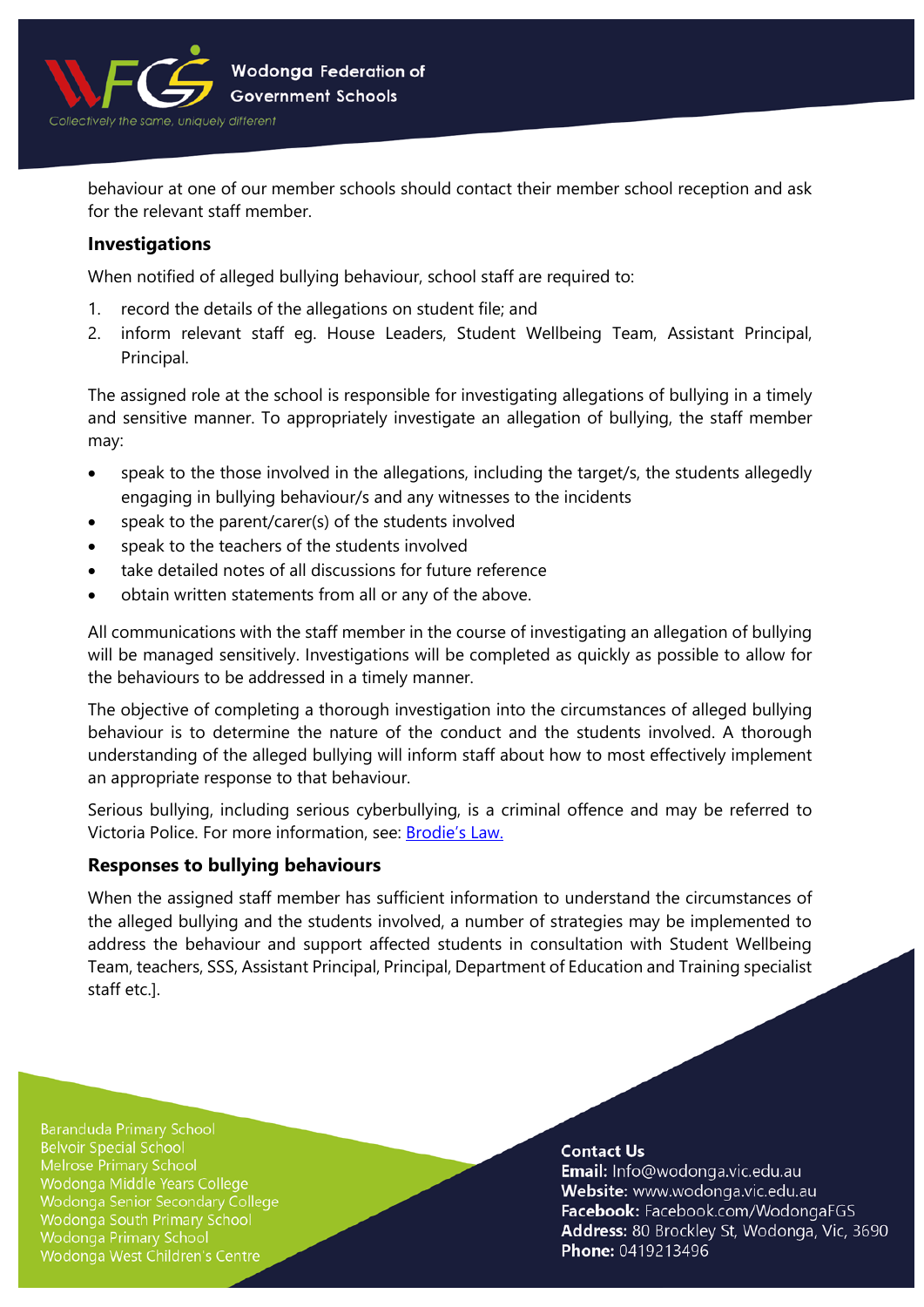

There are a number of factors that will be considered when determining the most appropriate response to the behaviour. When making a decision about how to respond to bullying behaviour, our member school will consider:

- the age, maturity and individual circumstances of the students involved
- the severity and frequency of the bullying, and the impact it has had on the target student
- whether the student/s engaging in bullying behaviour have displayed similar behaviour before
- whether the bullying took place in a group or one-to-one context
- whether the student/s engaging in bullying behaviour demonstrates insight or remorse for their behaviour
- the alleged motive of the behaviour.

Our member schools may implement all, or some of the following responses to bullying behaviours:

- Offer wellbeing support, including referral to the Student Wellbeing Team, SSS, external provider to:
	- o the target student or students
	- o the students engaging in the bullying behaviour
	- o affected students, including witnesses and/or friends of the target student.
- Facilitate a restorative practice meeting with all or some of the students involved. The objective of restorative practice is to repair relationships that have been damaged by bringing about a sense of remorse and restorative action on the part of the person who has bullied someone and forgiveness by the person who has been bullied
- Facilitate a mediation between some or all of the students involved to help to encourage students to take responsibility for their behaviour and explore underlying reasons for conflict or grievance. Mediation is only suitable if all students are involved voluntarily and demonstrate a willingness to engage in the mediation process
- Facilitate a process using the Support Group Method, involving the target student(s), the students engaging in bullying behaviour and a group of students who are likely to be supportive of the target(s)
- Implement a Method of Shared Concern process with all students involved in the bullying
- Facilitate a Student Support Group meeting and/or Behaviour Support Plan for affected students

**Baranduda Primary School Belvoir Special School** Melrose Primary School Wodonga Middle Years College Wodonga Senior Secondary College Wodonga South Primary School Wodonga Primary School Wodonga West Children's Centre

## **Contact Us**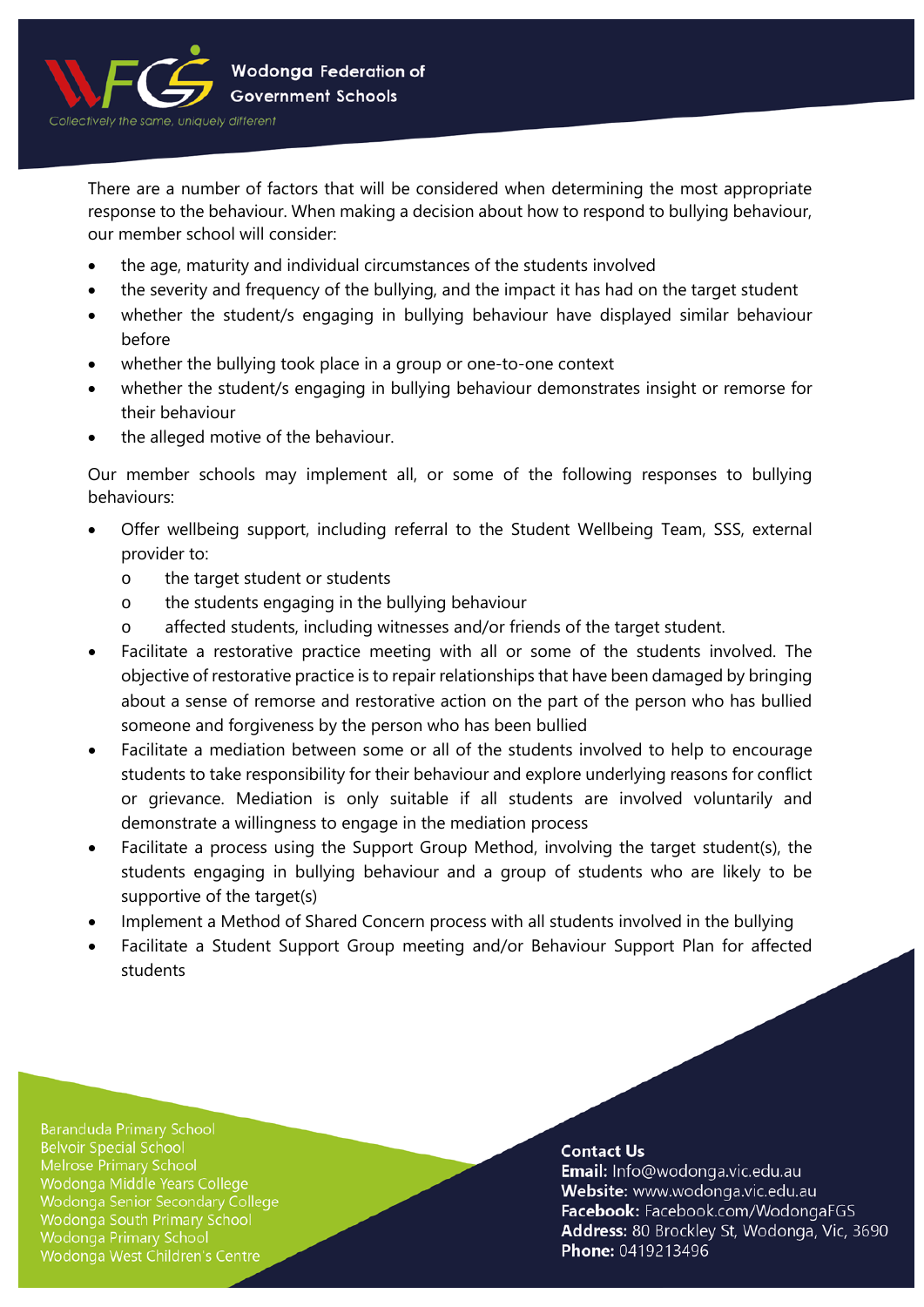

- Prepare a [Safety Plan or Individual Management Plan] restricting contact between target and students engaging in bullying behaviour
- Provide discussion and/or mentoring for different social and emotional learning competencies of the students involved
- Monitor the behaviour of the students involved for an appropriate period of time and take follow-up action if necessary
- Implement cohort, year group, or whole school targeted strategies to reinforce positive behaviours
- Implement proportionate disciplinary consequences for the students engaging in bullying behaviour, which may include removal of privileges, detention, suspension and/or expulsion consistent with our Student Wellbeing and Engagement policy, the Ministerial Order on Suspensions and Expulsions, and any other relevant Department policy.

The Federation member schools understand the importance of monitoring and following up on the progress of students who have been involved in or affected by bullying behaviour. Where appropriate, school staff will also endeavour to provide parents and carers with updates on the management of bullying incidents.

Each member school has a staff member/s who is responsible for maintaining up-to-date records of the investigation of and responses to bullying behaviour.

# **COMMUNICATION**

This policy may be communicated to our school communities in the following ways:

- Available publicly on our member school's website and The Federation website
- Included in staff induction processes
- Included in our staff handbook/manual
- Discussed at staff briefings/meetings as required
- Discussed at parent information nights/sessions
- Included in transition and enrolment packs
- Included as annual reference in school newsletter
- Discussed at student forums/through communication tools
- Made available in hard copy from our member school administration upon request

**Baranduda Primary School Belvoir Special School** Melrose Primary School Wodonga Middle Years College Wodonga Senior Secondary College Wodonga South Primary School Wodonga Primary School Wodonga West Children's Centre

## **Contact Us**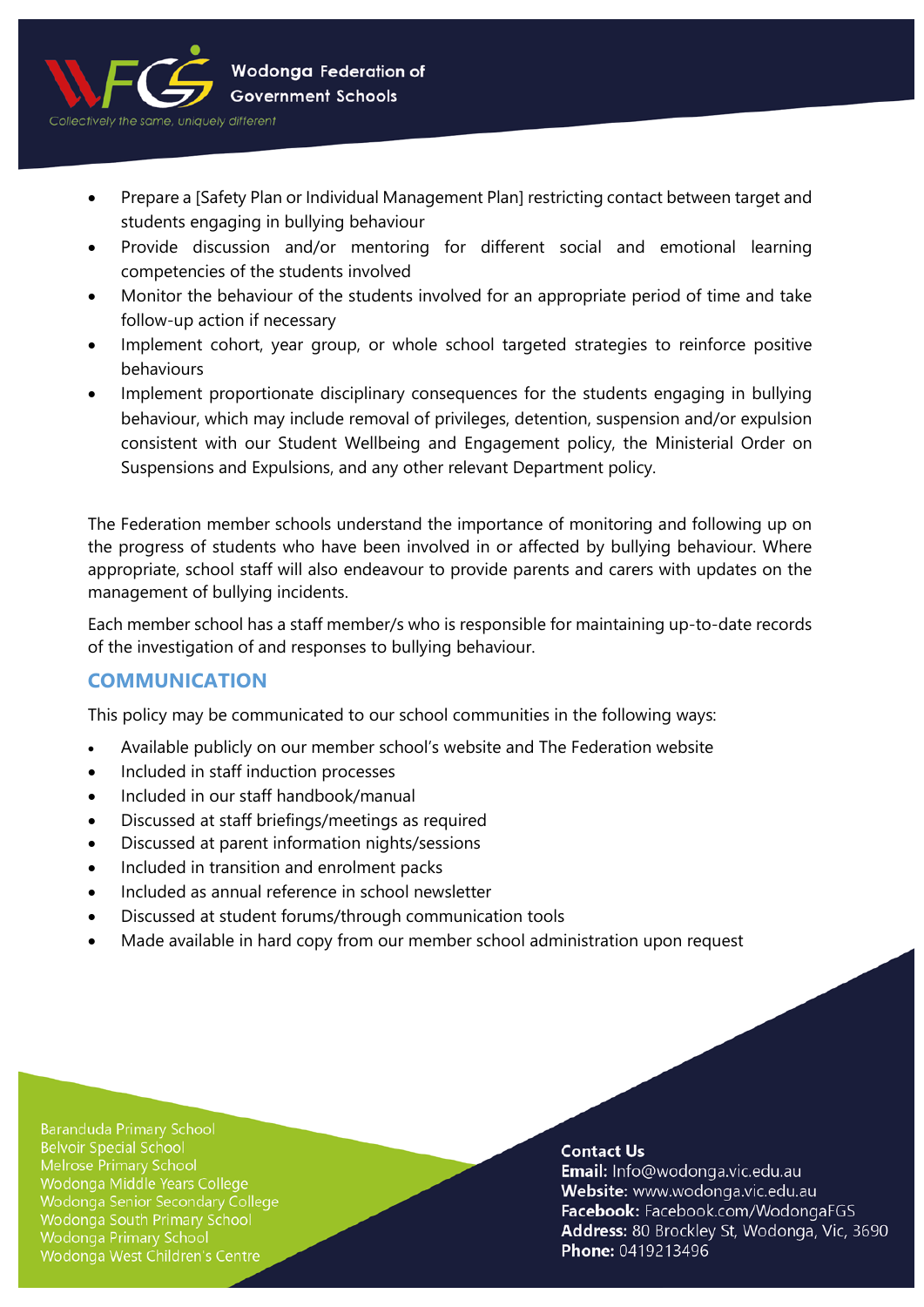

# **FURTHER INFORMATION AND RESOURCES**

This policy should be read in conjunction with the following school policies:

- Wodonga Federation of Government Schools' Inclusion and Diversity Policy
- Each member schools' Student Wellbeing and Engagement Policy
- Wodonga Federation of Government Schools' Parent Complaints policy
- Wodonga Federation of Government Schools' Child Safe Policy
- Wodonga Federation of Government Schools' Bullying Prevention Policy

Our school also follows Department of Education and Training policy relating to bullying including:

- [Bullying Prevention and Response](https://www2.education.vic.gov.au/pal/bullying-prevention-response/policy)
- [Cybersafety and Responsible Use of](https://www2.education.vic.gov.au/pal/cybersafety/policy) Digital Technologies
- **[Equal Opportunity and Human Rights -](https://www2.education.vic.gov.au/pal/equal-opportunity-human-rights-students/policy) Students**
- **[LGBTIQ Student Support Policy](https://www2.education.vic.gov.au/pal/lgbtiq-student-support/policy)**

The following websites and resources provide useful information on prevention and responding to bullying, as well as supporting students who have been the target of bullying behaviours:

- **[Bully Stoppers](https://www.education.vic.gov.au/about/programs/bullystoppers/Pages/default.aspx)**
- [Report racism or religious discrimination in schools](https://www.vic.gov.au/report-racism-or-religious-discrimination-schools)
- **Kids [Helpline](https://kidshelpline.com.au/)**
- [ReachOut Australia](https://au.reachout.com/)
- **[Lifeline](https://www.lifeline.org.au/)**
- [Bullying. No way!](https://bullyingnoway.gov.au/)
- **[Student Wellbeing Hub](https://www.studentwellbeinghub.edu.au/)**
- [eSafety Commissioner](https://www.esafety.gov.au/)
- [Australian Student Wellbeing Framework](https://studentwellbeinghub.edu.au/educators/resources/australian-student-wellbeing-framework/)

# **EVALUATION**

This policy will be reviewed every 2 years, or earlier as required following an incident or analysis of new research or school data relating to bullying, to ensure that the policy remains up-to-date, practical and effective.

Data to inform this review will be collected through:

- discussion and consultation with students and parent/carers
- regular student bullying surveys
- regular staff surveys
- Bully Stoppers Data Collection tool

**Baranduda Primary School Belvoir Special School** Melrose Primary School Wodonga Middle Years College Wodonga Senior Secondary College Wodonga South Primary School Wodonga Primary School Wodonga West Children's Centre

## **Contact Us**